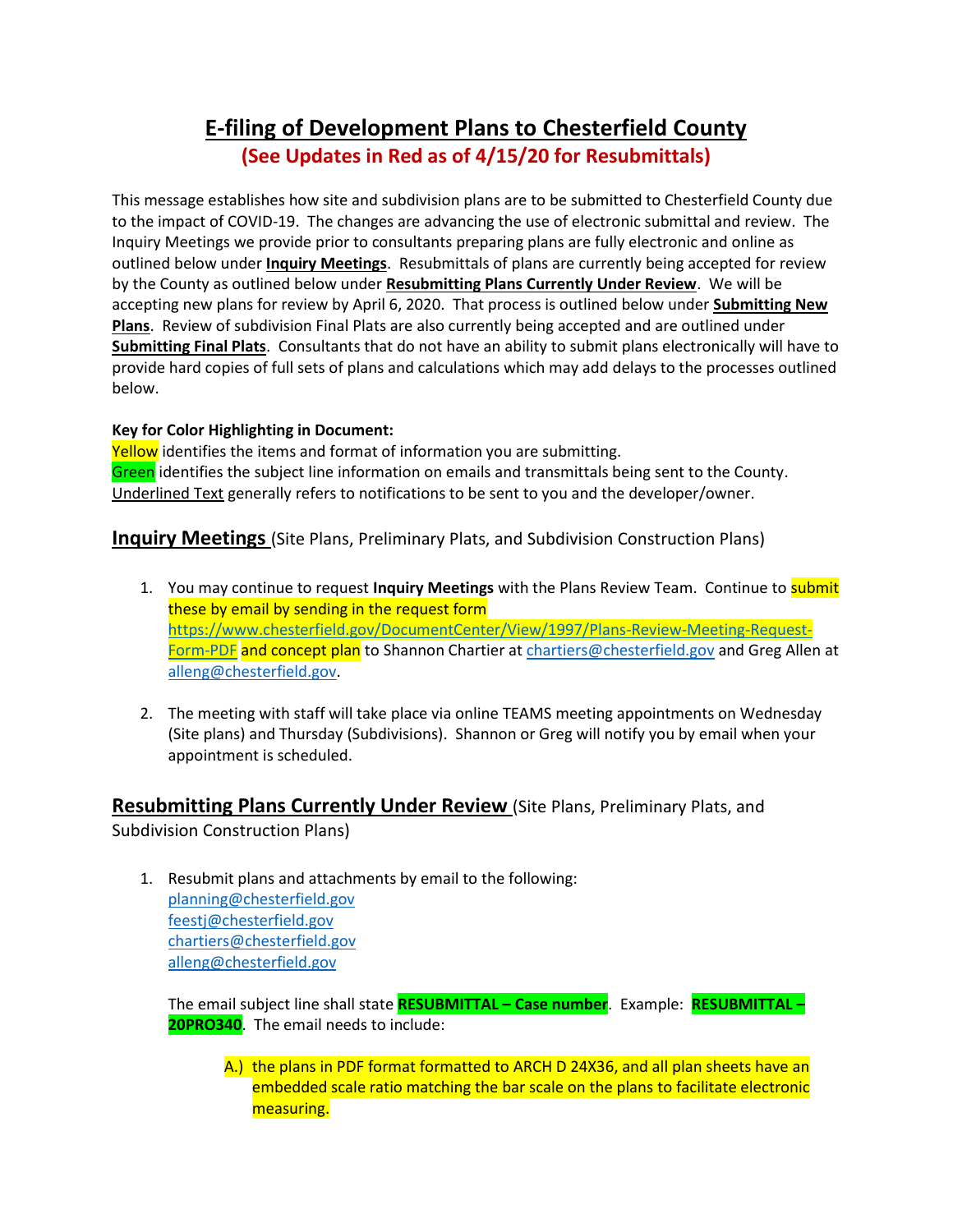- B.) a PDF of the Response to Comments,
- C.) any calculations, and any other needed attachments (each as separate PDF's and each PDF is clearly labeled as to what is. Do not combine calculations for different departments in one PDF).

The email can link to a drop box or directly include the PDF's. **We are not accepting flash drives for electronic submittals.**

- 2. Once you send that email**, deliver TWO full sets of the plans, folded to 8.5 x 11 inches, to the Planning Department with a transmittal letter, any fee payment due, and a copy of the email that relates to the companion plan set**. Use the same subject on the transmittal **RESUBMITTAL – 20PR0340**. We want to make sure we can connect the plan to the email.
- 3. Our Customer Assistance staff will verify the pdfs are accessible, any fees are paid, and two hard copies of plans is delivered. If you need to verify a fee payment, email the case manager first to verify if a fee is needed. The electronic resubmittal is not routed until the 2 hard copies of plans and fee is received. Customer Assistance will copy you when the electronic submittal is sent to Plans Review for routing to all departments. They will also place one set of plans each in the VDOT and Environmental Engineering pick-up boxes. Plans Review will notify you and the County/ VDOT Plans Review team that the review can commence and provide the due date.
- 4. The process timeline is not changing, and due dates are also found on the Weekly Review Order that is maintained on the Planning Department website [\(https://www.chesterfield.gov/DocumentCenter/View/5348/Weekly-Review-Order-For-Active-](https://www.chesterfield.gov/DocumentCenter/View/5348/Weekly-Review-Order-For-Active-Plans-Review-PDF)[Plans-Review-PDF\)](https://www.chesterfield.gov/DocumentCenter/View/5348/Weekly-Review-Order-For-Active-Plans-Review-PDF).
- 5. Resubmittals approved to come in as **Table Reviews** are being converted to 5-business day reviews and can be submitted any day of the week. **Do not submit E-plans for Table Review until all departments have approved the next review for this process, otherwise the E-plan submittal will be routed as a standard review.**

The email submittal must be labeled **TABLE REVIEW SUBMITTAL – Case Number**. Example: **TABLE REVIEW SUBMITTAL – 20PR0340**. Changes made to plans and calculations for the Table Review **must be clearly highlighted** in the electronic submittal to allow the 5-day expedited review period. (Clarification – Table Reviews also need 2 hard copies submitted as any other resubmittal with the 2 copies showing highlighted changes for the Table Review.)

6. Once the plans are deemed approved, submit a total of 13 hard copy sets for signatures and field copies.

**Submitting New Plans** (Site Plans, Preliminary Plats, and Subdivision Construction Plans)

1. Submit new plans and attachments electronically by email to the following: [planning@chesterfield.gov](mailto:planning@chesterfield.gov) [feestj@chesterfield.gov](mailto:feestj@chesterfield.gov) [chartiers@chesterfield.gov](mailto:chartiers@chesterfield.gov) [alleng@chesterfield.gov](mailto:alleng@chesterfield.gov)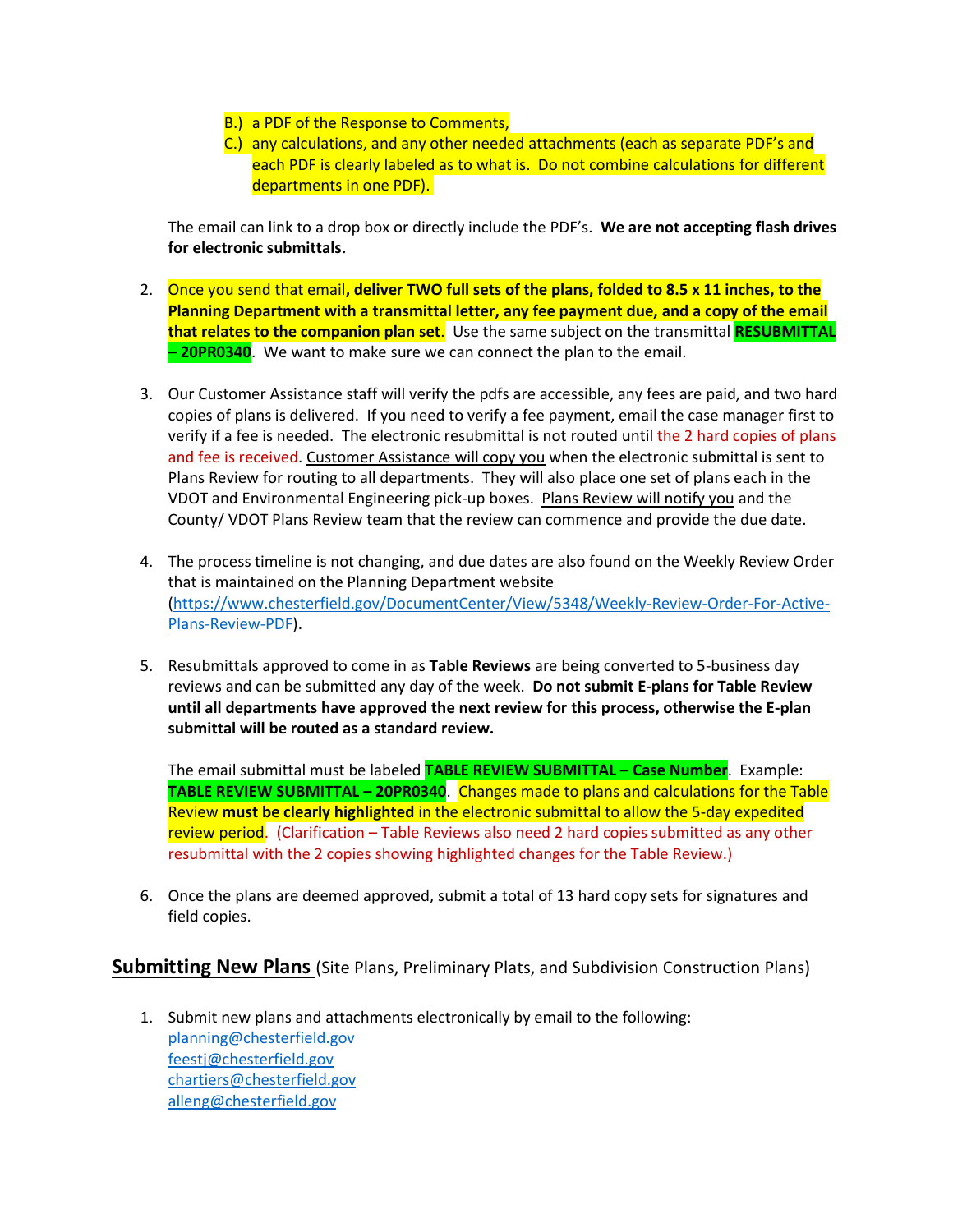The email subject line shall state 3 items: **NEW SUBMITTAL – Name of Plan - Type of Plan (Site Plan, Preliminary Plat, or Subdivision Construction Plan**. Example: **NEW SUBMITTAL – Loblolly Hills – Preliminary Plat**.

- 2. The email needs to include:
	- A. a PDF of the completed appropriate County Application
	- B. the plans in PDF format formatted to ARCH D 24X36, and all plan sheets have an embedded scale ratio matching the bar scale on the plans to facilitate electronic measuring.
	- C. all calculations in separate PDF's for different departments such as EE calcs, Utility calcs, Fire calcs, and VDOT calcs, and each labeled as to what it is.
	- D. any other needed attachments (each as separately labeled PDF's).
	- E. A PDF and an AutoCAD file of **only** the project boundary line for our GIS system: CAD/.dwg files projected in the coordinate system below, AND it must be saved in AutoCAD 2009 or earlier. NAD 1983 StatePlane Virginia South FIPS 4502 Feet Lambert Conformal Conic GCS North American 1983

The email can link to a drop box or directly include the PDF's. **We are not accepting flash drives for electronic submittals.** 

- 3. When you send this email, DO NOT send any hard copies or fee payment. Customer Assistance will verify the PDF's are accessible and all application information is complete on the first two pages. Customer Assistance will copy you when the email is sent to Plans Review for FIRST GLANCE and verify to you that the fee sheet is filled out with the correct fee or show it corrected. FIRST GLANCE will begin with this email to Plans Review.
- 4. The FIRST GLANCE REVIEW will be handled electronically in five (5) business days. We will no longer have a cutoff day each week for new submittals. You can submit new plans any day of the week. Any plans submitted electronically over the weekend will be accessed on the first business day of the week (typically Monday) by Customer Service to start the process.
- 5. The FIRST GLANCE results will be sent to you in an email titled **FIRST GLANCE RESULTS – Name of plan – Type of Plan**. If the submitted information is incomplete, you will be requested to send the additional information needed for a second round through FIRST GLANCE. To make sure the additional information catches up with the first, the email subject line should be titled **FIRST GLANCE ADDITIONAL ITEMS – Name of Plan – Type of Plan**. Email back to [planning@chesterfield.gov](mailto:planning@chesterfield.gov)
- 6. When FIRST GLANCE is approved, you are immediately notified by Plans Review to bring the fee and 5 full sets of the plans, folded to 8.5 x 11 inches, to the Planning Department. Include a transmittal letter and a copy of the approved **FIRST GLANCE RESULTS** email that relates to the companion sets of plans. Maintain subject line on the hard copy transmittal letter **NEW SUBMITTAL – Name of Plan – Type of Plan.** We want to make sure we connect the hard copy plans to the electronic routing of plans.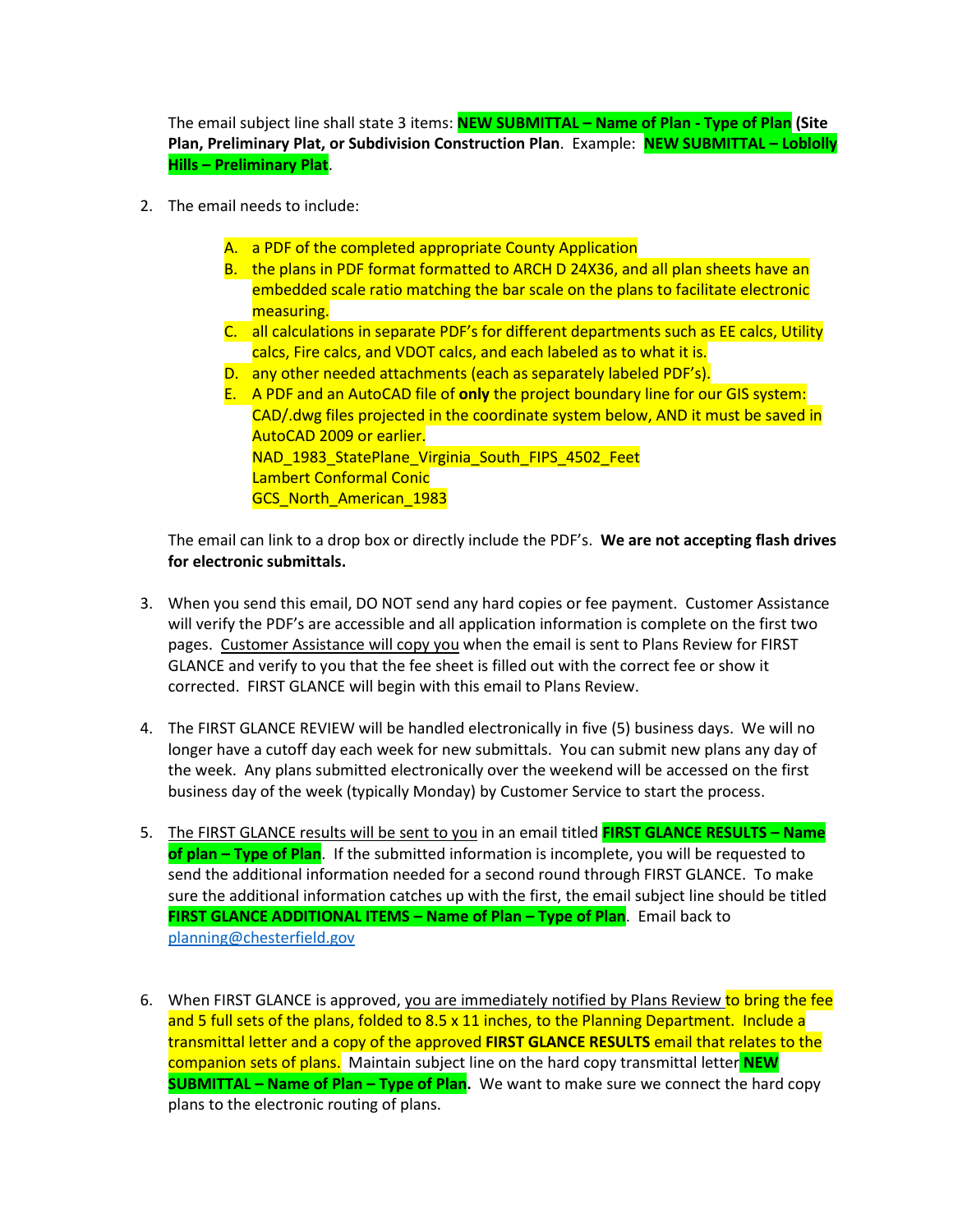- 7. When the hard copy plans and fee are delivered to Planning, Customer Assistance will copy you and the developer/owner when they notify Plans Review to create the case number. Plans Review will notify you, the developer/owner, and the County/ VDOT Plans Review team that the review can commence by sending out an online TEAMS appointment on a Wednesday (site plans) or Thursday (subdivisions) occurring about 4 weeks later. **This TEAMS meeting replaces the mandatory Staff/Developer meeting that occurred at the Planning Department.** The appointment will include the case number, Planning case manager, and due date. All plan documents and staff comments are stored in SharePoint under the case number. You will receive a separate invitation to your SharePoint file from Plans Review so you can see comments as they are added. PLEASE REMEMBER THAT COMMENTS POSTED TO SHAREPOINT ARE NOT DEEMED FINAL UNTIL YOU RECEIVE THE COMPILED COMMENTS FROM THE PLANNING CASE MANAGER.
- 8. The process time for reviews is not changing and due dates can also be followed on the **Weekly Review Order** that is maintained on the Planning Department website [\(https://www.chesterfield.gov/DocumentCenter/View/5348/Weekly-Review-Order-For-Active-](https://www.chesterfield.gov/DocumentCenter/View/5348/Weekly-Review-Order-For-Active-Plans-Review-PDF)[Plans-Review-PDF\)](https://www.chesterfield.gov/DocumentCenter/View/5348/Weekly-Review-Order-For-Active-Plans-Review-PDF).

## **Submitting Final Plats**

1. Submit new plans and attachments electronically by email to the following: [planning@chesterfield.gov](mailto:planning@chesterfield.gov) [feestj@chesterfield.gov](mailto:feestj@chesterfield.gov) [englishk@chesterfield.gov](mailto:englishk@chesterfield.gov) (Note the change here to Katherine English) [alleng@chesterfield.gov](mailto:alleng@chesterfield.gov)

The email subject line shall state 3 items: **NEW SUBMITTAL – Name of Plan – Final Plat**. Example: **NEW SUBMITTAL – Loblolly Hills – Final Plat**.

- 2. The email needs to include:
	- A. a PDF of the completed Final Plat application
	- B. the plat in PDF format formatted to ARCH C 16X24, and all plat sheets have an embedded scale ratio matching the bar scale on the plans to facilitate electronic measuring.
	- C. all easements and other documents that need to be recorded with the plat in separate PDF's for different departments and each labeled as to what it is.
	- D. a PDF of the HOA documents.
	- E. any other needed attachments (each as separately labeled PDF's).

The email can link to a drop box or directly include the PDF's. **We are not accepting flash drives for electronic submittals.** 

3. Mail or deliver the required submittal fee with a transmittal letter having a subject line **NEW SUBMITTAL – Name of Plat – Final Plat fee**. Address to: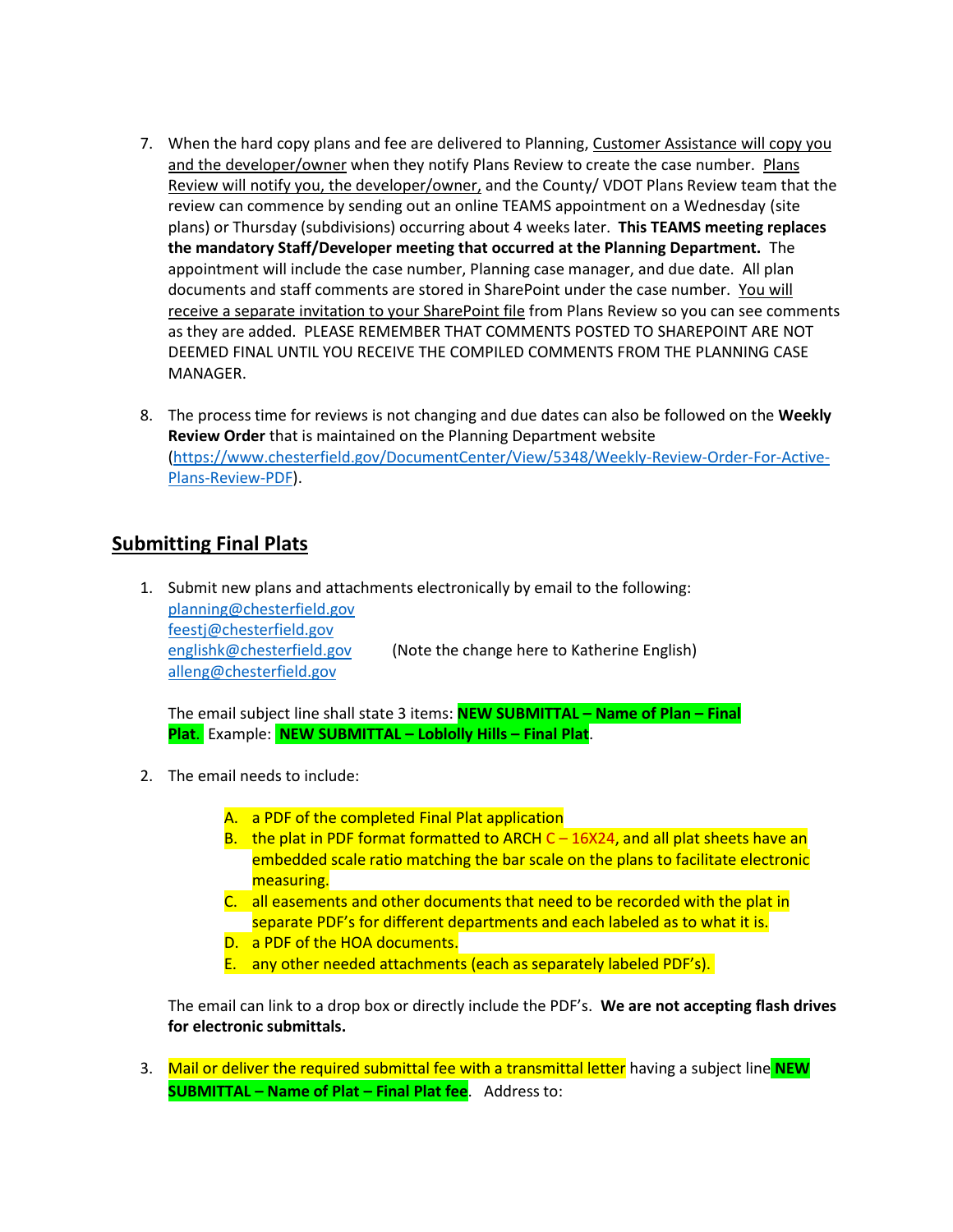Chesterfield County Planning Department Attention: Joe Feest PO Box 40 Chesterfield, VA 23832

- 4. Customer Assistance will copy you when the electronic submittal is sent to Scanning to create the case number. Scanning will notify you, the developer/owner, and the County/ VDOT Plans Review team that the review can commence. The email will include the case number, Planning case manager, and due date. All plan documents and staff comments are stored in SharePoint under the case number. You and the developer/owner will receive an invitation to the SharePoint file from Scanning so you can see comments as they are added. PLEASE REMEMBER THAT COMMENTS POSTED TO SHAREPOINT ARE NOT DEEMED FINAL UNTIL YOU RECEIVE THE COMPILED COMMENTS FROM THE PLANNING CASE MANAGER.
- 5. The process time for reviews is not changing and due dates can also be followed on the **Weekly Review Order** that is maintained on the Planning Department website (https://www.chesterfield.gov/DocumentCenter/View/5348/Weekly-Review-Order-For-Active-Plans-Review-PDF).
- 6. SECOND SUBMITTAL Typically, this submittal would be signed and notarized. Given our current remote working situation, we are not accepting signed plats until all comments are addressed/approved.
- 7. Until plat and documents are ready to approve, resubmit plans and attachments by email to [planning@chesterfield.gov.](mailto:planning@chesterfield.gov) The email subject line shall state **RESUBMITTAL – Case number**. Example: **RESUBMITTAL – 20RP0278**. Customer Assistance will copy you with the notification to Scanning that the plat is ready for routing. Scanning notifies you, the developer/owner, and all reviewers that the review can commence and set the due date. The Planning case manager notifies consultant and developer/owner when all documents are ready for signatures and notarizations.
- 8. SUBMITTING FINAL SIGNED PLATS AND DOCUMENTS In the email notification allowing signatures and notarizations, the Planning case manager will provide the consultant and developer/owner with a concise checklist of items to be physically submitted for ease of packet completion at intake of final documents for recordation. Below is a list of standard items:
	- A. A copy of the email from the case manager outlining the checklist of items
	- B. Signed and notarized copies of plats
	- C. Executed HOA docs, deeds, or easements
	- D. Recordation checks for all documents

Customer Assistance will check the physical submittal for completeness based upon the checklist from the Planning case manager.

9. Customer Assistance routes all hard copies to Scanning where all signed documents are scanned into SharePoint file. Review team verifies scanned hard copy matches final review of plat and